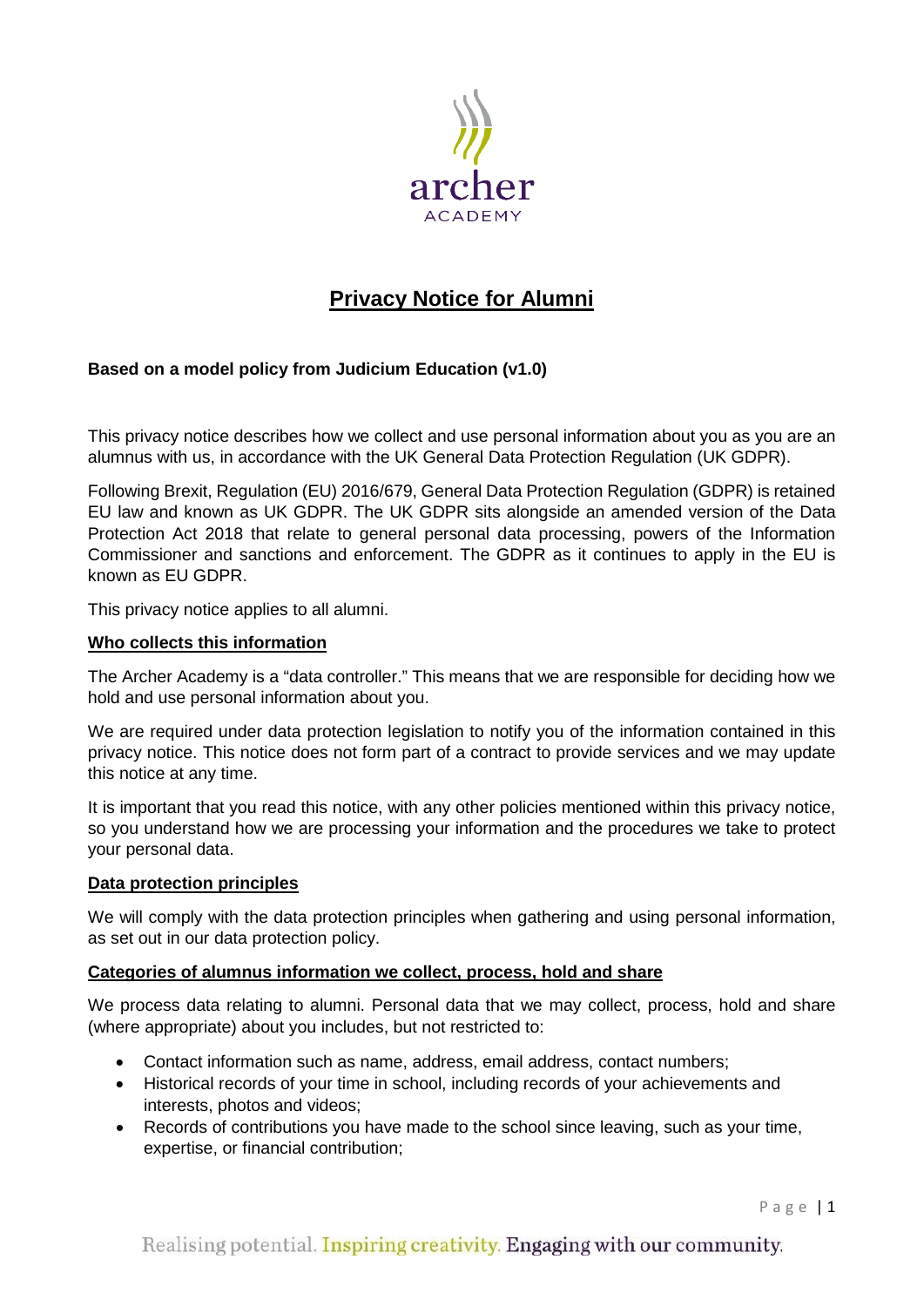- Records of how you have engaged with our alumni network, including emails you have opened, events attended, mailing lists you have signed up to and other interactions;
- Bank details;
- Records associated with Gift Aid claims on donations;
- Records of your consents and contact preferences;
- Information required to manage your attendance at alumni events, including access arrangements and dietary requirements which may include health conditions; and
- CCTV footage when attending our school site.

## **How we collect this information**

We may collect this information from you in a number of different ways. The main data collection will be by our registration form, but we may also collect data through our signing in system, our websites and other technical systems such as our computer networks and connections, CCTV and access control systems, remote access systems, email and instant messaging systems, intranet and internet facilities.

## **How we use your information**

We will only use your personal information when the law allows us to. Most commonly, we will use your information in the following circumstances:

- Where we need to comply with a legal obligation (such as health and safety legislation, under statutory codes of practice and employment protection legislation);
- Where it is necessary for our legitimate interests (or those of a third party) and your interests, rights and freedoms do not override those interests.
- When you have provided us with consent to process your personal data.

We need all the categories of information in the list above primarily to allow us to perform our contract with you, with your consent and to enable us to comply with legal obligations.

The situations in which we will process your personal information are listed below:

- Alumnus management including retention;
- Complying with legal obligations;
- Carrying out necessary administration functions;
- Health and safety obligations;
- Prevention and detection of fraud or other criminal offences;
- To defend the School in respect of any investigation or court proceedings and to comply with any court or tribunal order for disclosure;
- Helping us to build a community around our school;
- Offer enrichment and career development opportunities to current students;
- Raising money so that we can continue to improve the experience students get from school;
- Notifying you of alumni events you may be interested in;
- Keeping you up to date with school news;
- Helping us promote our school;
- Maintaining a record of visitors to our school; and
- Tailoring the communications we send to you, to ensure they are appropriate and relevant.

Some of the above grounds for processing will overlap and there may be several grounds which justify our use of your personal information.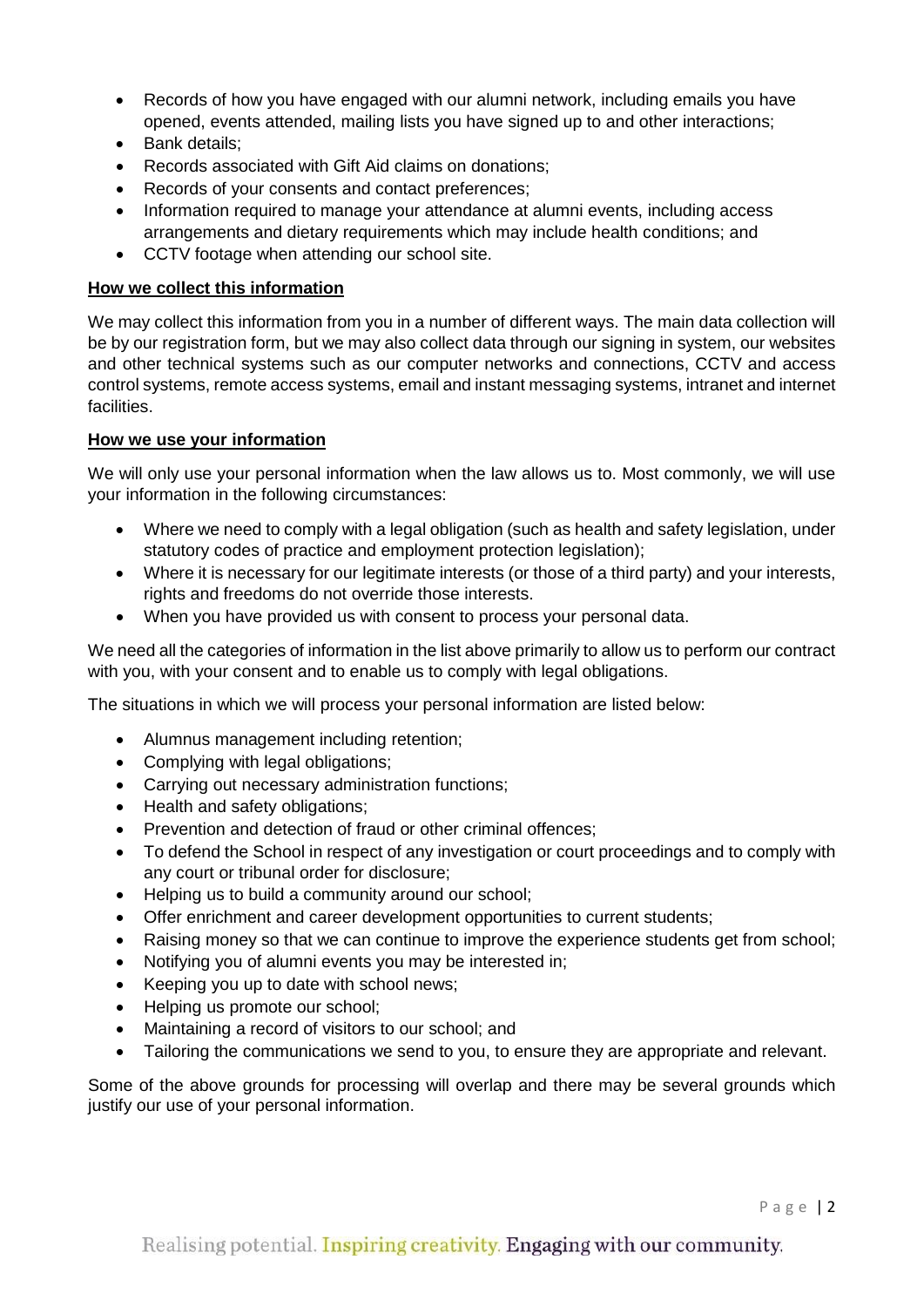We will only use your personal information for the purposes for which we collected it, unless we reasonably consider that we need to use it for another reason and that reason is compatible with the original purpose.

### **How we use particularly sensitive information**

Sensitive personal information (as defined under the UK GDPR as "special category data") require higher levels of protection and further justification for collecting, storing and using this type of personal information. We may process this data in the following circumstances:

- In limited circumstances, with your explicit written consent;
- Where we need to carry out our legal obligations in line with our data protection policy;
- For legitimate interests;
- Where it is needed to assess your working capacity on health grounds, subject to appropriate confidentiality safeguards. Less commonly, we may process this type of information where it is needed in relation to legal claims or where it is necessary to protect your interests (or someone else's interests) and you are not capable of giving your consent.

### **Sharing data**

We may need to share your data with third parties, including third party service providers where required by law, where it is necessary to administer the working relationship with you or where we have another legitimate interest in doing so. These include the following:

- Professional advisors such as lawyers and consultants;
- The School finance department: and
- Support services (including insurance, IT support and information security).

Information will be provided to those agencies securely or anonymised where possible.

The recipient of the information will be bound by confidentiality obligations, we require them to respect the security of your data and to treat it in accordance with the law.

### **Retention periods**

Except as otherwise permitted or required by applicable law or regulation, the School only retains personal data for as long as necessary to fulfil the purposes they collected it for, as required to satisfy any legal, accounting or reporting obligations, or as necessary to resolve disputes. We will retain your data for as long as you remain a member of our alumni and up to a year afterwards (or longer if the law requires us to, e.g. for financial records).

### **Security**

We have put in place measures to protect the security of your information (i.e. against it being accidentally lost, used or accessed in an unauthorised way). In addition, we limit access to your personal information to those employees, agents, contractors and other third parties who have a business need to know.

You can find further details of our security procedures within our Data Breach policy which can be found on our website [here.](https://thearcheracademy.org.uk/data-protection/)

### **Your rights of access, correction, erasure and restriction**

It is important that the personal information we hold about you is accurate and current. Please keep us informed if your personal information changes during your relationship with us.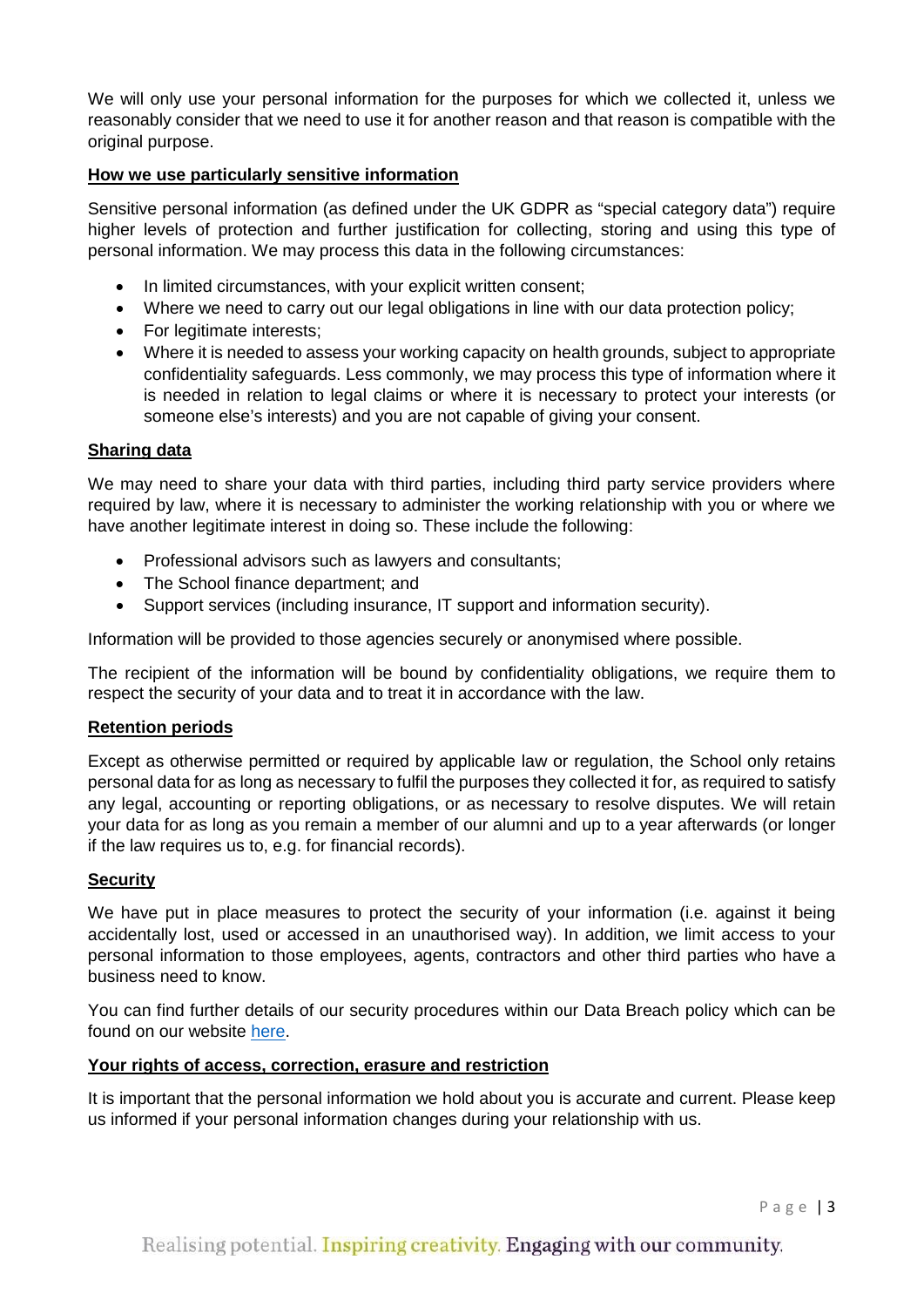Under certain circumstances by law you have the right to:

- Access your personal information (commonly known as a "subject access request"). This allows you to receive a copy of the personal information we hold about you and to check we are lawfully processing it. You will not have to pay a fee to access your personal information. However, we may charge a reasonable fee if your request for access is clearly unfounded or excessive. Alternatively, we may refuse to comply with the request in such circumstances;
- Correction of the personal information we hold about you. This enables you to have any inaccurate information we hold about you corrected;
- Erasure of your personal information. You can ask us to delete or remove personal data if there is no good reason for us continuing to process it;
- Restriction of processing your personal information. You can ask us to suspend processing personal information about you in certain circumstances, for example, if you want us to establish its accuracy before processing it;
- To object to processing in certain circumstances (for example for direct marketing purposes);
- To transfer your personal information to another party.

If you want to exercise any of the above rights, please contact [alumni@thearcheracademy.org.uk,](mailto:alumni@thearcheracademy.org.uk)

We may need to request specific information from you to help us confirm your identity and ensure your right to access the information (or to exercise any of your other rights).

## **Right to withdraw consent**

In the circumstances where you may have provided your consent to the collection, processing, and transfer of your personal information for a specific purpose, you have the right to withdraw your consent for that specific processing at any time. To withdraw your consent, please email [alumni@thearcheracademy.org.uk,](mailto:alumni@thearcheracademy.org.uk) call the school on 020 8365 4110 or just pop into the school office. Once we have received notification that you have withdrawn your consent, we will no longer process your information for the purpose or purposes you originally agreed to, unless we have another legitimate basis for doing so in law.

We hope that we can resolve any query you raise about our use of your information in the first instance.

We have appointed an external data protection officer (DPO) to oversee compliance with data protection and this privacy notice. If you have any questions about how we handle your personal information which cannot be resolve by us, then you can contact the DPO on the details below:

Data Protection Officer: Judicium Consulting Limited Address: 72 Cannon Street, London, EC4N 6AE Email: [dataservices@judicium.com](mailto:dataservices@judicium.com) Web: www.judiciumeducation.co.uk Lead Contact: Craig Stilwell

## **How to raise a concern**

You have the right to make a complaint at any time to the Information Commissioner's Office, the UK supervisory authority for data protection issues.

- Report a concern online at<https://ico.org.uk/concerns/>
- Call 0303 123 1113
- Or write to: Information Commissioner's Office, Wycliffe House, Water Lane, Wilmslow, Cheshire, SK9 5AF